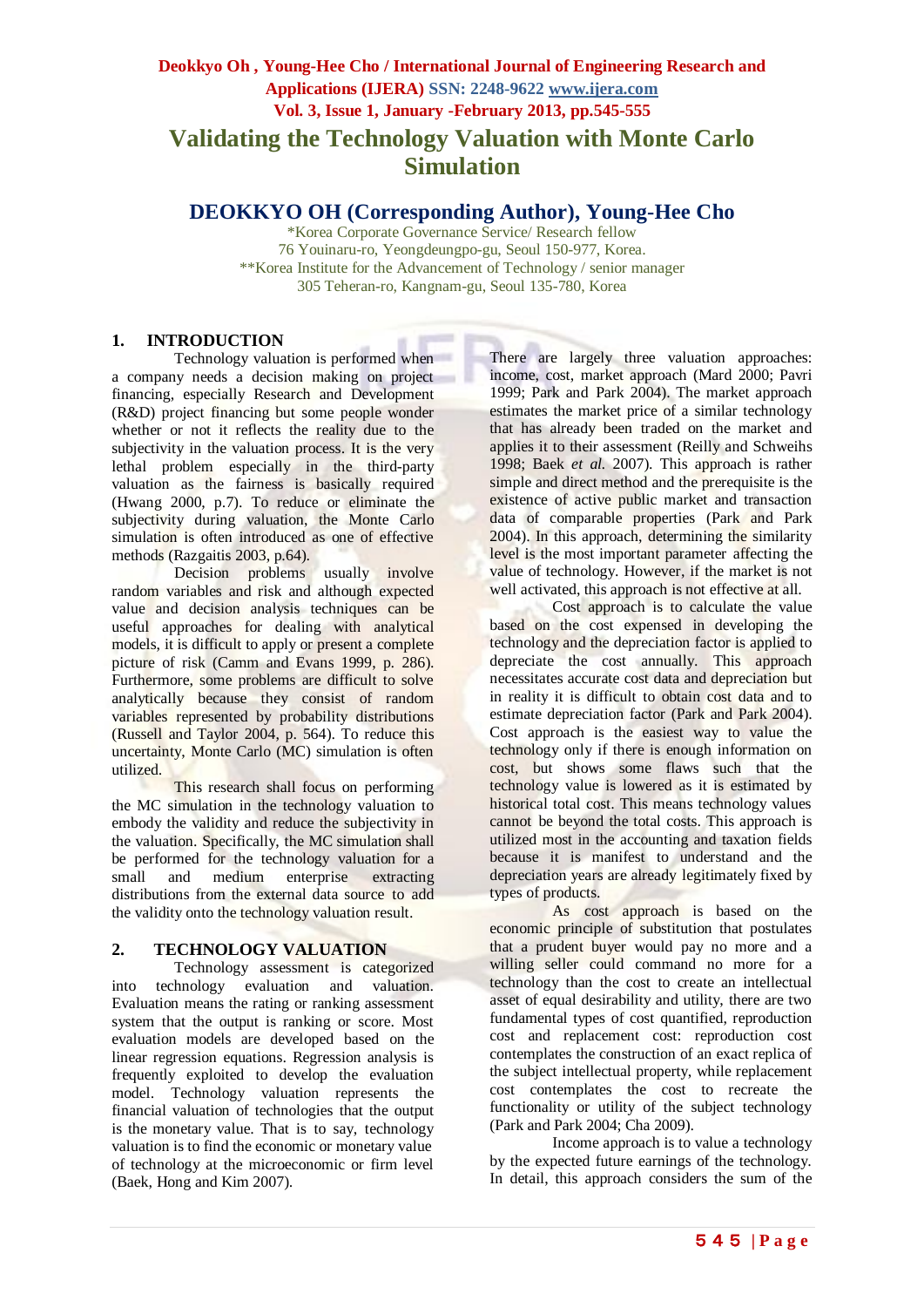*t*

present values of future cash flows of the technology as the value of the technology (Baek *et al.* 2007). The income approach is considered to be best suited for the valuation of intellectual property such as patents, trademarks and copyrights (Park and Park 2004). Among three approaches, the most popular method is income approach because it has the strong theoretical background in the academia and it is easy to calculate the technology value (Faulkner 1996; Kelly 2007).

Table 1 below epitomizes and compares three valuation approaches.

| Table 1 Comparison of three basic approaches |  |  |  |
|----------------------------------------------|--|--|--|
| (Park and Park 2004)                         |  |  |  |

| Approach        | Cost                                                                                | Market                                                                                         | Income                                                                                                 |
|-----------------|-------------------------------------------------------------------------------------|------------------------------------------------------------------------------------------------|--------------------------------------------------------------------------------------------------------|
| Definition      | Valuing<br>based on<br>cost<br>required<br>to<br>reproduce<br>or replace<br>subject | Valuing<br>based<br>on<br>the price of<br>comparable<br>subjects in<br>market                  | Valuing<br>based<br>$\alpha$<br>the present<br>worth<br>$\sigma$ f<br>future<br>income<br>flow         |
| Merits          | Easy<br>to<br>calculate<br>if<br>cost<br>data<br>is<br>available                    | Possible to<br>calculate<br>the most<br>rational<br>if<br>value<br>market data<br>is available | Possible to<br>capture<br>present<br>worth<br>based<br>$\alpha$<br>profit-<br>generating<br>capability |
| <b>Demerits</b> | Ignorance<br>of future<br>potential<br>of subject                                   | Lack<br>of<br>market data<br>$_{\rm on}$<br>comparable<br>assets                               | Chance of<br>error due<br>to<br>subjective<br>estimation                                               |

The most popular income approach is Net Present Value (NPV) – Discounted Cash Flow (DCF) **analysis. NPV is** 

$$
NPV = PVNCF - NINV = \sum_{t=1}^{n} \frac{NCF_{t}}{(1+k)^{t}} - NINV = \sum_{t=1}^{n}
$$

where PVNCF is the present value of net cash

flows, NINV the net investment, *k* the cost of

capital, NCF the net cash flow, and PVIF the

present value interest factor (Moyer, Mcguigan and

### Kretlow 2006, pp. 334-335).

Though it has the strong theoretical background, it has the several flaws to overcome: DCF assumes that the same discount rate will be used over the entire time span of the analysis (Faulkner 1996); the standard DCF models ignore the value of management's ability to make downstream decisions (Kensinger 1987); and managers have the flexibility to change course when conditions change and show DCF can give a

significantly incorrect answer when these options to change course are present (Trigeoris and Mason 1987; re-quoted by Faulkner 1996). There are so much research to overcome flaws of NPV-DCF method in the DCF domain: Stewart *et al.* (2001) proposed the Risk-adjusted NPV (rNPV), using the Acmed's rNPV that is the NPV of the risk-adjusted payoff minus the sum of the NPV of the riskadjusted costs and argued that by rNPV approach, biotechnology companies may be able to seek debt financing even at early R&D stages; Herbohn and Harrison (2005) suggest that three performance criteria, NPV, Profitability Index (PI) and Internal Rate of Return (IRR), should be used together in assessing projects; and Shrieves and Wachowicz (2001) show that the discounting of appropriately defined cash flows under the Free Cash Flow (FCF) valuation approach is mathematically equivalent to the discounting of appropriately defined economic profits under the Economic Value Added (EVA) approach, positing that FCF approach focuses on the periodic total cash, whereas EVA approach requires defining the periodic total investment in the firm and FCF and EVA are conceptually equivalent to NPV.

 $-NINV = \sum_{n=1}^{n} (NCP_{n}^{G}\mathbf{F}\mathbf{W}^{H}F_{k,t}^{end})$  $\frac{t}{\lambda t}$  - *NINV*  $=$   $\sum_{i=1}^{n}$  *N<sub>I</sub>*<sup>*n*</sup> *N<sub>I</sub>*<sup>*n*</sup><sub>*C*</sub><sup>*P*</sup><sub>*M*<sup>*NI*</sup><sub>*R*</sub><sup>*n*</sup><sub>*I*</sub><sup>*n*</sup><sub>*NI*</sub><sup>*I*</sup><sub>*NI*</sub></sub> 1 firm (McGrath and MacMillan 2000). The ROV<br>ennroach is to project valuation seeks to correct the As well as the DCF domain efforts to overcome the flaws of DCF, Real Option Valuation (ROV) is regarded as an alternative approach method. Triest and Vis (2007) argue that the DCF method can be extended using the so-called real options approach to valuation as the real options approach allows for flexibility in pursuing or abandoning lines of research and in the actual application of technology, since this will generally require irreversible investments. Real options represent the application of options methodology to business situations (Boer 2000) and differ from financial ones in several important respects: they cannot be valued the same way, they are typically less liquid, and the real value of an investment to one firm may differ a lot from its value to another approach is to project valuation seeks to correct the deficiencies of traditional methods of valuation, NPV and DCF through the recognition that active management and managerial flexibility can bring significant value to a project (Jacob and Kwak 2003). It incorporates the financial concepts of options in technology valuation and as options are not considered as an obligation but a right, the investors have the opportunity to correct their decision according to future environment (Copeland and Antikarov 2001; Baek *et al.* 2007). ROV is truly an extension to DCF analysis in that it requires more information, not different information: next to expected cash flows, the essential ingredient is the standard deviation of these expected cash flows (Triest and Vis 2007), however real option models are superior to simple NPV valuation models in that they recognize the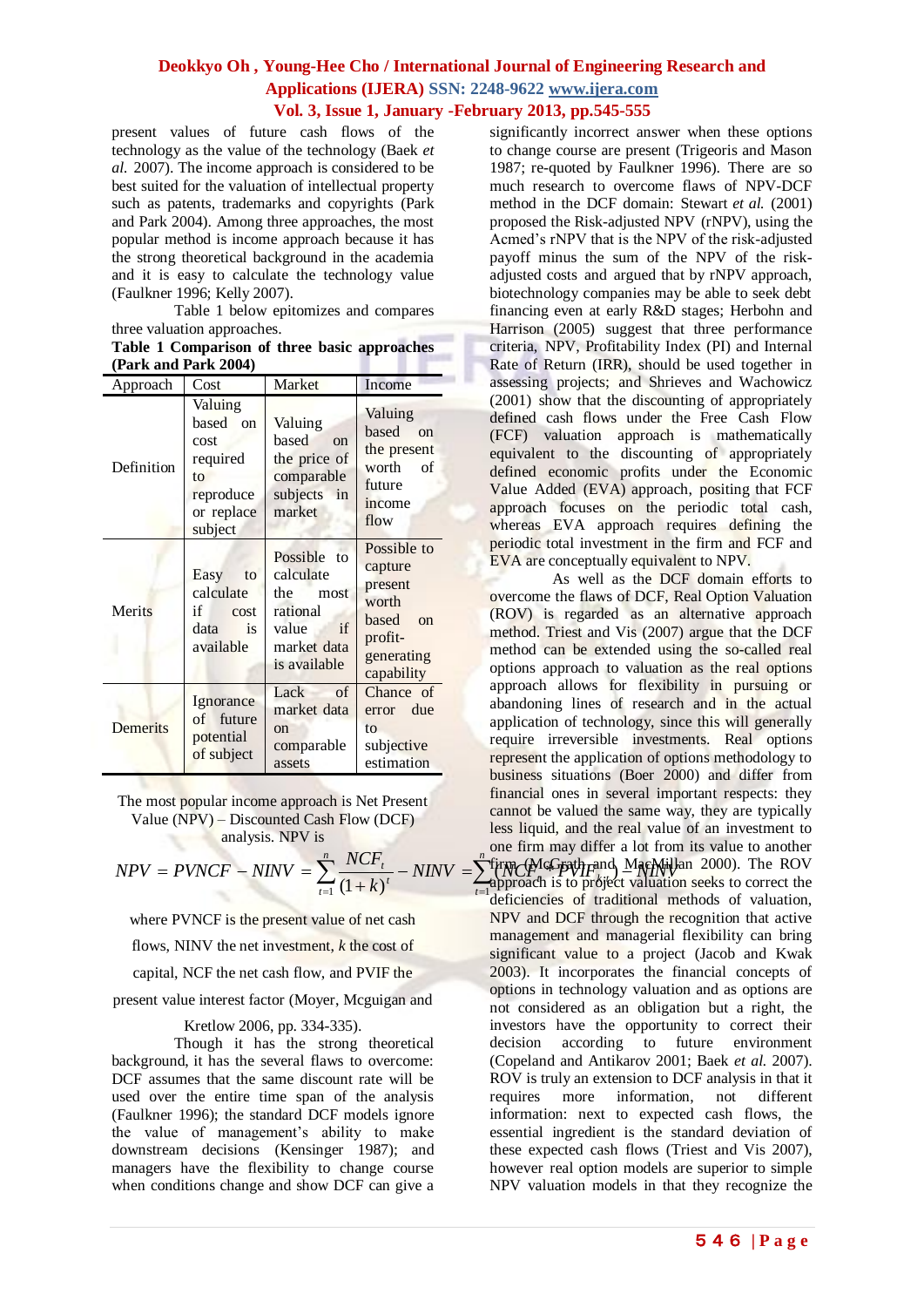importance of managerial flexibility (Jacob and Kwak 2003; Boer 2000; Razgaitis 2003, p. 68). ROV is generally preferable to DCF for high risk investments (Sharp 1991; re-quoted by Faulkner 1996), especially suitable for young patents where there is much uncertainty about the effectiveness and the rewards of the technology (Triest and Vis 2007). If the technology is already developed and commercialized, DCF analysis is preferable to ROV (Triest and Vis 2007). Eichner, Gemünden and Kautzsch (2007) performed the binomial real option valuation obtaining three critical factors that are the most sensitive factors to the value of the company, present value, volatility, and investment expenditure and argued that the real option valuation can create value beyond the value of expected cash flow presented by DCF analysis by managerial flexibility and volatility.

However, ROV is not always utilized. For ROV, managers should understand their options. Good managers have always understood their options under changing circumstances and arguably a good portion of their tactical skill was to recognize and evaluate the available options and neglecting the options approach was one of the traps, pitfalls and snares in the valuation of technology (Boer 2000). For managers' better understanding their options, real option reasoning is highly recommended, which is a logic for funding projects that maximizes learning and access to upside opportunities while containing costs and downside risk (McGrath and MacMillan 2000).

## **3. MONTE CARLO SIMULATION**

MC simulation is more narrowly defined as a technique for selecting numbers randomly from a probability distribution for use in a simulation (Russell and Taylor 2004, p. 564) as is based on repeated sampling from the probability distributions of model inputs to characterize the distributions of model outputs and we may construct a distribution of potential outcomes of key model variables along with their likelihood of occurrence by randomly selecting model inputs and evaluating the outcomes (Camm and Evans 1999, p. 286) so the purpose of MC process is said to generate the random variable by sampling from the probability distribution (Russell and Taylor 2004, p. 564; Chib and Greenberg 1996). Technically, the MC simulation as a variance-reducing techniques because as a simulation progresses the variance of the mean decreases (Hillier and Lieberman 2001, p.1126). This provides an assessment of the risk associated with a set of decisions that analytical methods generally cannot capture and managers can use a simulation model to help identify good decisions (Camm and Evans 1999, p. 286). The conventional analysis with the MC simulation is

best/ worst case analysis and what-if analysis (Ragsdale 2008, pp.561-562).

Many modern complex stochastic systems can be modeled as discrete event systems, for example, communication networks, computer systems, production lines, flexible manufacturing systems, traffic systems, reliability systems, project networks, and flow networks, which systems are driven by the occurrence of discrete events over time, studying their performance and optimization of their parameters are important tasks and the conventional approach for analyzing such complex system is a simulation, which means the standard computer-based discrete event simulation which involves writing a computer program to mimic the system and then performing a MC simulation (Rubinstein 1989).

Specifically, the MC simulation is applied for design and operation of queuing systems, managing inventory systems, estimating the probability of completing a project by the deadline, design and operations of manufacturing and distribution systems, financial risk analysis, health care applications such as resource allocation, expenditure under insurance plans, timing and location of ambulance services, operation of emergency room (Hillier and Lieberman 2001, pp. 1097-1126), and estimation of willingness-to-pay (Kanninen and Kristrom 1993).

One of the most sophisticated MC simulation approaches is Markov Chain Monte Carlo (MCMC) approach that is mostly utilized in the Stochastic Volatility (SV) model (Poon 2005, p. 59). MCMC is a general method for the simulation of stochastic processes having probability densities known up to a constant proportionality and can be used to simulate a wide variety of random variables and stochastic processes and is useful in Bayesian, likelihood and frequentist statistical inference (Geyer 1992). Chib and Greenberg (1996) also introduced and explained some algorithms regarding MC simulation: Metropolis-Hastings (MH) algorithm proposed by Metropolis, Rosenbluth, Teller and Teller (1953) and Hastings (1970), Gibbs sampling algorithm introduced by Geman and Geman (1984) and extended by Tanner and Wong (1987) and Gelfand and Smith (1990), hybrid MH and rejection sampling (Tierney 1994), and stochastic EM algorithm (Celeux and Diebolt 1985).

The most advantageous thing of MC simulation is that this simulation tool can provide the distribution of forecasting variable, not singlevalued answer (Razgaitis 2003, p. 70). Managers can make decisions only about whether to accept if single-valued answer is provided to them. If the distribution of forecasting variable is offered to managers, they can more easily make decisions about whether to accept and propose alternatives by comparing the likelihood of forecasting variable.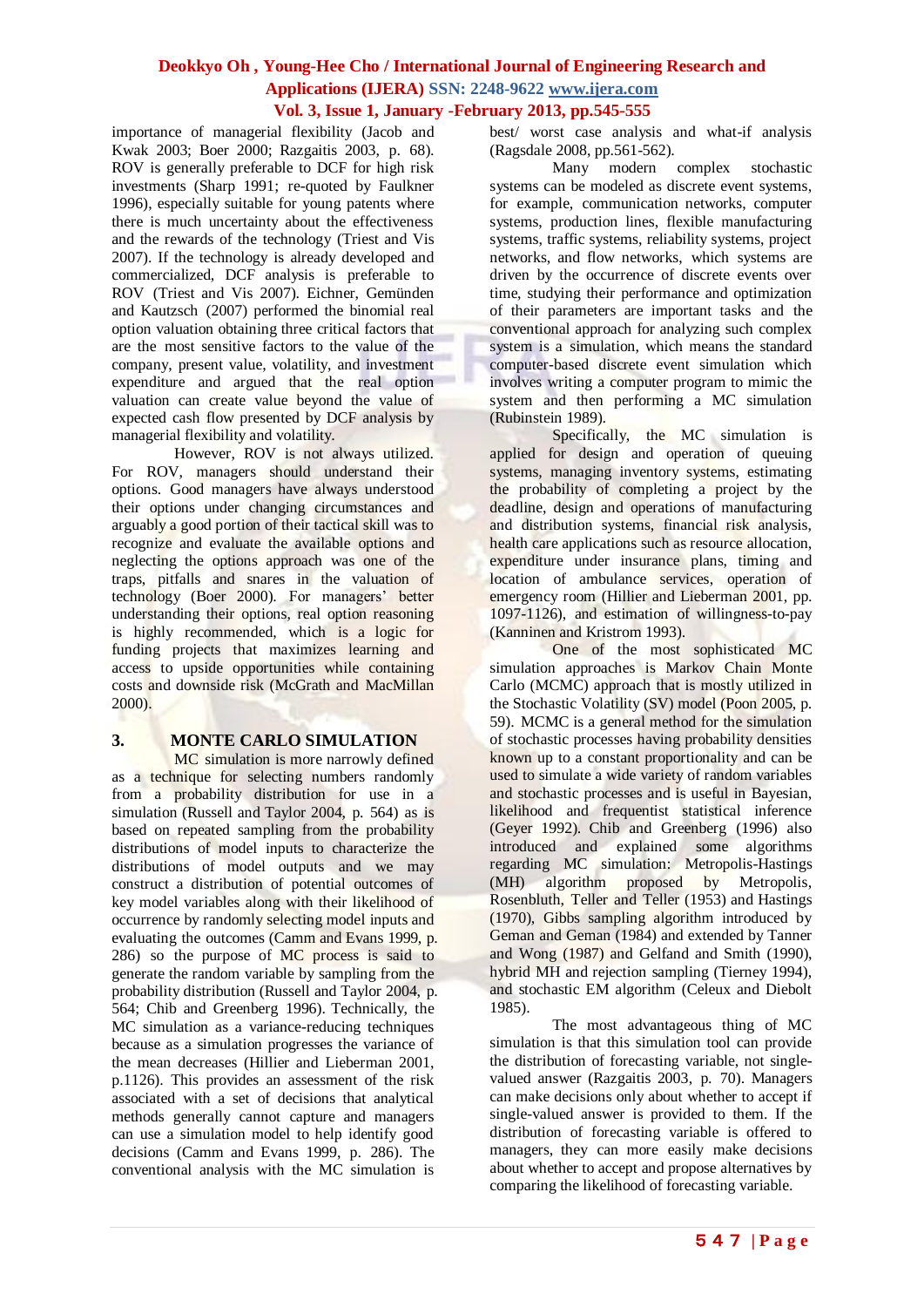That is, managers can estimate feasible answers by investigating the distribution of value of technology. If the valuation result has not a high probability to be higher than the result, the alternative technology value can be suggested by calculating the probability to be higher statistically significantly or to the level that they can consider it. Thus, MC simulation can offer managers more reasonable decision making and make decision making process simpler by suggesting and comparing the probability from the distribution of value of technology, i.e., the simulation result (Sung 2004).

MC simulation is one of the most powerful valuation tools and is very useful to eliminate the uncertainty in valuation (Razgaitis 2003, p. 64). Razgaitis (2003) explains some distributions for cost structure in the MC simulation such as uniform distribution, triangular distribution, and normal distribution: the uniform distribution that can be applied in case of high uncertainty, the normal distribution that is the most frequently used, and some special distributions such as double crown distribution to be combined with the scenario analysis (pp. 91-93, 97-100, 115- 120).

Furthermore, Sung (2004) explains the pros and cons of MC Simulation: for Pros: 1) it is possible to make decisions efficiently via this simulation, 2) easy to understand the result; for Cons: 1) it needs the suitable computer software for the purpose, 2) sometimes it is lacked in the confidence on the simulation result, and he

mentions that the confidence problem can be solved by utilizing the valid market information and minimizing the probability of generating the outliers in setting the distributions of variables.

### **4. ANALYSIS**

### *4.1. Technology valuation*

Two kinds of data shall be used in this analysis. The first data set is a firm's valuation result which is a basis of simulation and the second data set is input variables' distributions for simulation. The first data of a valuation result shall be explained in this section.

Table 2 below shows the valuation result that will be adapted to this simulation<sup>1</sup>. This firm is a small and medium enterprise (SME) that manufactures several types of portable media players in Korea and was established five years before at the time of valuation. Manufacturers of portable media player come under the industry of electronic components, radio, television and communication equipment and apparatuses  $(C26)^2$ according to the Korean standard industry categorization. In Table 2, the discount rate is 22.78% which is calculated by adding size and technology risk premiums to Weighted Average Cost of Capital (WACC) as it is conventional to calculate and add two types of risk premiums in the valuation for small and medium enterprises because small and middle sized firms are riskier than large sized companies (Korea Technology Transfer Center (KTTC) 2003, p. 89).

| Table 2 valuation result                    |          |          |          |          |        |
|---------------------------------------------|----------|----------|----------|----------|--------|
| <b>Contents (Million Korean won)</b>        | $T+1$    | $T+2$    | $T+3$    | $T+4$    | $T+5$  |
| Revenue $(R)$                               | 5,406    | 7,028    | 8,855    | 10,449   | 11,912 |
| Cost of sales $(O)$                         | 4,757    | 6,974    | 9,423    | 11,636   | 13,879 |
| Operating expenses (E)                      | 867      | 1,107    | 1,333    | 1,580    | 1,732  |
| Depreciation $(D)$                          | 211      | 337      | 416      | 512      | 619    |
| $EBIT(A=R-O-E-D)$                           | $-239$   | $-10$    | 544      | 905      | 1,330  |
| Income tax $(B)$                            | $\Omega$ | $\Omega$ | $\Omega$ | $\theta$ | 266    |
| Depreciation (D)                            | 21       | 39       | 53       | 70       | 89     |
| Operating Cash Flow (C=A-B+D)               | $-218$   | 29       | 597      | 974      | 1,153  |
| Increment of working capital (G)            | $-50$    | 138      | 127      | 85       | 22     |
| Investment for assets (H)                   | 100      | 129      | 170      | 280      | 400    |
| Total investment $(I=G+H)$                  | 50       | 267      | 297      | 365      | 422    |
| $FCF$ ( $F=C-I$ )                           | $-268$   | $-238$   | 300      | 609      | 731    |
| Discount rate                               | 22.78%   |          |          |          |        |
| PV of FCF                                   | $-219$   | $-158$   | 162      | 268      | 262    |
| Sum of $PV(FCF)(J)$                         | 316      |          |          |          |        |
| Terminal Value (K)                          | 1,674    |          |          |          |        |
| $NPV$ (M=J+K)                               | 1,990    |          |          |          |        |
| Technology contribution coefficient (N=L*M) | 66.77%   |          |          |          |        |
| Industry Factor (L)                         | 97.47%   |          |          |          |        |
| Individual technology strength (M)          | 68.50%   |          |          |          |        |
| Value of technology $(V=M*N)$               | 1,328    |          |          |          |        |

### **Table 2 Valuation result**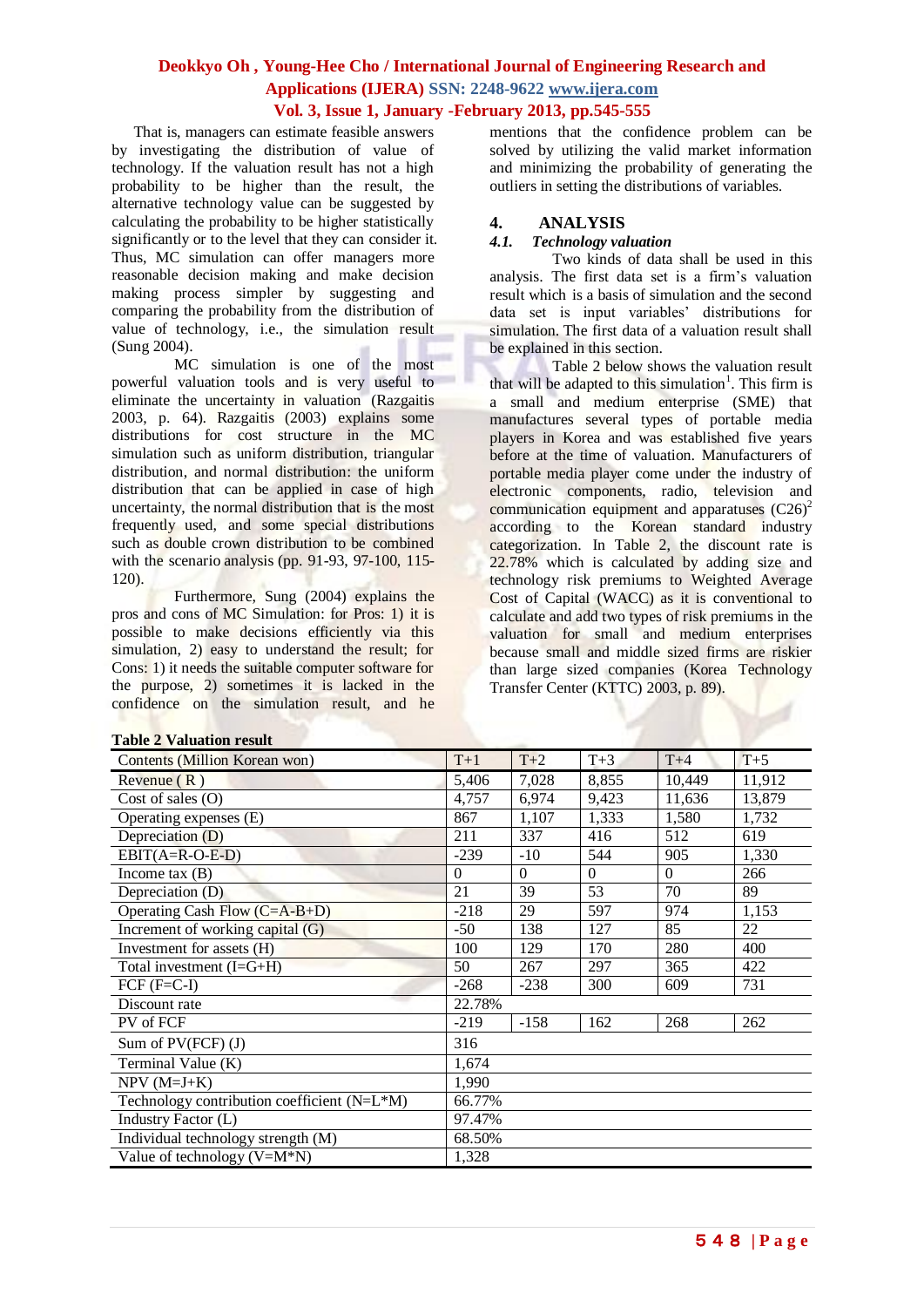This research is based on FCF analysis which is the most frequently used in valuation. Criteria commonly applied in the capital budgeting decision model as well as the financial valuation are NPV, PI, IRR, and Payback Period (PB) and the primary decision making rule used is NPV that is

$$
NPV = PVFCF + TV = \sum_{t=1}^{n} \frac{FCF_t}{(1+k)^{t}} + TV = \sum_{t=1}^{n} \frac{(CF_t - \Delta IC_t - DEP_t)}{(1+k)^{t}} + TV
$$

where PVFCF is the present value of free cash

flows, TV terminal value, CF the cash flow, *IC* the increment of working capital, DEP depreciation, and k the discount rate (Kang, Lee, and Cho 1997, p.139).

The valuation result, value of technology is 1,328 million won while NPV is 1,990 million won. The terminal value is remarkably shown much greater than the sum of present value of FCF as it is assumed to sustain its business of  $(T+5)$  year infinitely and continuously. To calculate the value of technology, technology contribution coefficient which consists of industry factor and individual technology strength should be multiplied with NPV. The industry factor of corresponding industry category was calculated as 97.465% on average (KTTC 2006, p. 105) and individual technology strength was calculated to be 68.5%.

### *4.2. Simulation data*

The data of the Bank of Korea are utilized to obtain some variables' distributions because it is difficult to obtain due to the short

history of this firm. As proxies, we chose input variables available in Financial Statement Analysis

(FSA) report of the Bank of Korea (BOK): growth rate of revenue, cost of sales, operating expenses, depreciation cost, and increment of working capital. Extracted data are the average values of the industry category (C26) in Korea. Specifically, these data are obtained from FSA reports for small and middle sized firms, as the FSA report analyzes financial statements of an industry categorizing firms into large and small-and-middle sized firms. The increment of working capital is calculated with the formula of

# $IC_t = \Delta WC_t = WC_t - WC_{t-1} = (R_t + IN_t - P_t) - (R_{t-1} + IN_{t-1} - P_{t-1})$

where IC represents the increment of working capital, WC working capital, R receivables, IN inventories, and P payables. Thus, distributions of five variables for ten years, 2000 to 2009, are obtained from FSA reports. The extracted data are shown in Table 3 below. Data for three variables show that rates have not a significant trend of increase or decrease but the oscillatory trend over years. Trends of variables are easily understood by seeing charts shown in Figures 1 through 5. This oscillation adds the validity to this MC simulation as shows variables are not dependent on time but seem to be stochastic.

| Table 5 Descriptive statistics of Extracted lift data |                           |               |                      |              |                                 |
|-------------------------------------------------------|---------------------------|---------------|----------------------|--------------|---------------------------------|
| Year                                                  | Growth rate of<br>revenue | Cost of sales | Operating<br>expense | Depreciation | Increment of working<br>capital |
| 2000                                                  | 0.2546                    | 0.8458        | 0.0972               | 0.0053       | 0.0450                          |
| 2001                                                  | $-0.028$                  | 0.8665        | 0.1283               | 0.0053       | 0.0156                          |
| 2002                                                  | 0.1764                    | 0.8457        | 0.1155               | 0.0049       | 0.0465                          |
| 2003                                                  | 0.1567                    | 0.8135        | 0.1308               | 0.0054       | 0.0440                          |
| 2004                                                  | 0.1980                    | 0.8391        | 0.131                | 0.0049       | 0.0118                          |
| 2005                                                  | 0.0297                    | 0.85          | 0.1094               | 0.0046       | $-0.0011$                       |
| 2006                                                  | 0.0616                    | 0.843         | 0.1192               | 0.0039       | $-0.0003$                       |
| 2007                                                  | 0.0016                    | 0.8135        | 0.1423               | 0.0059       | 0.0238                          |
| 2008                                                  | 0.0661                    | 0.8212        | 0.1453               | 0.0057       | 0.0602                          |
| 2009                                                  | 0.1717                    | 0.8111        | 0.1283               | 0.0046       | 0.0201                          |
| Max                                                   | 0.2546                    | 0.867         | 0.145                | 0.006        | 0.060                           |
| Min                                                   | $-0.028$                  | 0.811         | 0.097                | 0.004        | $-0.001$                        |
| Mean                                                  | 0.109                     | 0.835         | 0.125                | 0.005        | 0.027                           |
| <b>SD</b>                                             | 0.095                     | 0.019         | 0.015                | 0.001        | 0.021                           |

**Table 3 Descriptive statistics of Extracted input data**

In Table 3 above, the values of variables are calculated based on revenue, that is to say, the ratios to the revenue. For example, the mean of cost of sales, 83.5% represents the cost of sales takes

83.5% portions of revenue. Coefficient of Variation (CV) expressed by dividing the standard deviation by the mean shall be calculated for four variables to understand the dispersion of each variable. Cost of sales has coefficient of variation of 0.023,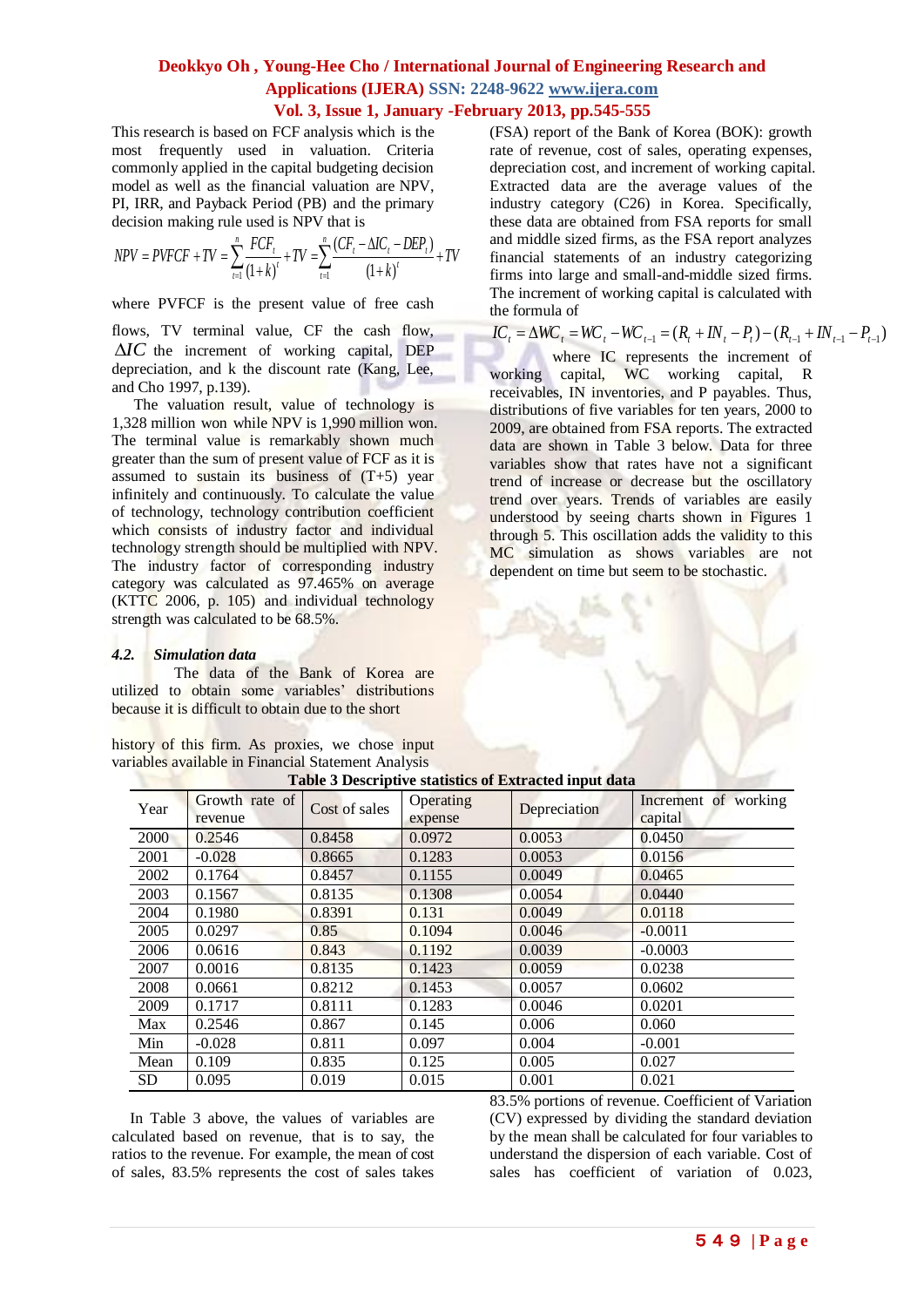operating expenses 0.118, depreciation 0.117, the increment of working capital 0.8, and growth rate of revenue 0.87. The calculation of CV implies that growth rate of revenue is most widely dispersed related with the mean value, the second most widely dispersed variable is the increment of working capital, and cost of sales is the least widely dispersed among five variables.











**Figure 4 Depreciation**



**Figure 5 Increment of working capital** 

### *4.3. Rules for selecting distributions and making decisions*

If a valuation parameter value deviates from the distribution range, the uniform distribution ranged from the value of valuation parameter to the minimum value of distribution or from the maximum value of distribution to the value of valuation parameter will be applied. Otherwise, the normal distribution with the mean and standard deviation illustrated in Table 4 will be applied. This policy is expressed as:

i) 
$$
V \sim N(\mu_F, \sigma_F)
$$
, if  $V \in [F_{\min}, F_{\max}]$ ,  
\nii)  $V \sim U(V_t, F_{\min})$ , if  $V \notin [F_{\min}, F_{\max}]$  and  
\n $V < F_{\min}$ , and  
\niii)  $V \sim U(F_{\max}, V_t)$ , if  $V \notin [F_{\min}, F_{\max}]$  and  
\n $V > F$ .

 $V > F_{\text{max}}$ where V represents one of five variables above,  $F_{\min}$  the minimum value,  $F_{\max}$  the maximum,  $\mu_F$  the mean and  $\sigma_F$  the standard deviation of corresponding external data to a variable, V.

The simulation result is compared with the valuation result and whether it is properly, over or under-estimated shall be determined as follows:

i) Proper estimation, if  $TV \in [TV_{s,\min}, TV_{s,\max}]$ ,

ii) Over-estimation, if  $TV > TV_{s, \text{max}}$ , and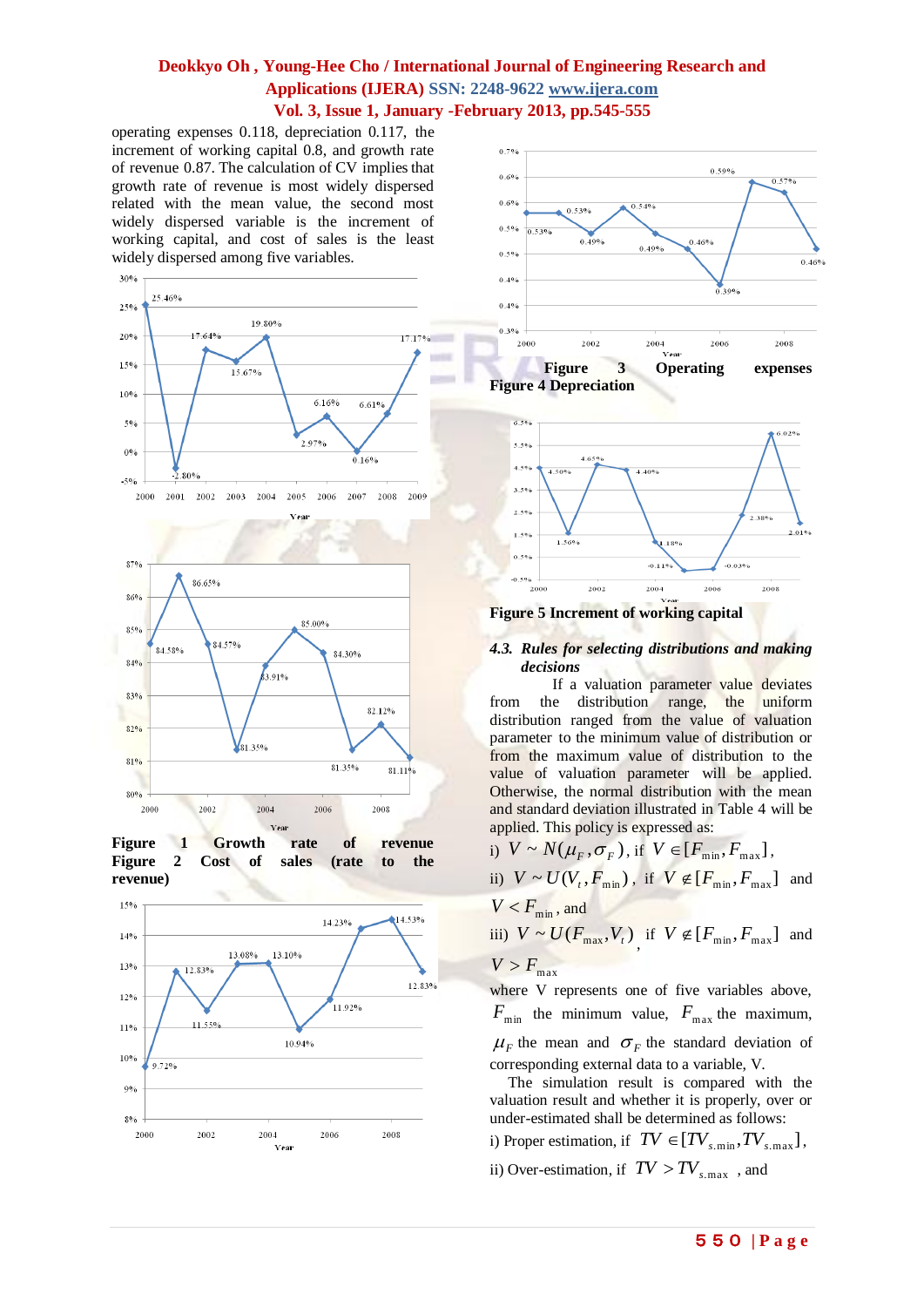iii) Under-estimation, if  $TV < TV$ <sub>s.min</sub>

where TV represents the technology valuation result (original value of technology), and *TVs*.min

and  $TV_{s,\text{max}}$  the minimum and maximum values

of technology simulated within the properly acceptable range, respectively. To examine the overestimation and find the proper range of value of technology,  $20<sup>th</sup>$  percentile rule is applied which represents  $20$  to  $30<sup>th</sup>$  percentile in the distribution of value of technology is the proper range for the reasonable negotiation (Razgaitis 2003, p. 110). That is to say, this rule permits the  $20 \sim 30\%$ subjectivity based on the mean value of simulation result as a proper and essential subjectivity. If the technology value exists over this properly accepted range, it can be regarded as an excessively subjective technology valuation result.

Finally, the value of technology is set as the forecasting variable in MC Simulation. Crystal Ball program shall be utilized to perform the MC simulation in this research.

#### *4.4. Simulation Result*

Under given assumptions, we obtained the result of simulation after 10,000 trials. The **Table 4 Summary of simulation result** statistics of simulation result is illustrated in Table 4 below. The mean of NPV simulated is 357 million won and the median is 328 million won. As its standard deviation is 498 million won and is a little bit high so the value of technology is recognized to be widely dispersed. Maximum value of technology value is 2,931 million won and the minimum value is -1,334 million won.

Statistics of goodness of fit explain which distribution is fit to the simulation result in Crystal Ball by A-D (Anderson–Darling),  $\chi^2$ , K-S (Kolmogorov-Smirnov) test results (see Table 5). The distribution of NPV is best fit to the Gamma distribution with the location of -2,067, the scale of 103 and the shape of 23.46, whose probability density function is mathematically defined  $-(x-L)/\theta$ 

as 
$$
f((x-L); k, \theta) = (x-L)^{k-1} \frac{e^{-(x-L)/\theta}}{\theta^k \Gamma(k)}
$$
,

where L represents the location, k is the shape parameter and  $\theta$  is the scale parameter (Crystal Ball User's Guide 2009, pp.240-242; Coit and Jin 1999).

| Table 4 Summary of Simulation result |                        |  |
|--------------------------------------|------------------------|--|
| <b>Statistic</b>                     | <b>Forecast values</b> |  |
| Trials                               | 10,000                 |  |
| Mean                                 | 357 Million won        |  |
| Median                               | 328 Million won        |  |
| Mode                                 |                        |  |
| <b>Standard Deviation</b>            | 498                    |  |
| Variance                             | 248.314                |  |
| <b>Skewness</b>                      | 0.3959                 |  |
| Kurtosis                             | 3.54                   |  |
| Coeff. of Variability                | 1.39                   |  |
| Minimum                              | -1,334 Million won     |  |
| Maximum                              | 2,931 Million won      |  |
| Mean Std. Error                      | 5                      |  |

| Table 5 Statistics of goodness of fit |  |  |
|---------------------------------------|--|--|
|---------------------------------------|--|--|

| Distribution    | $A-D$    | Chi-Square | $K-S$  | Parameters                                       |
|-----------------|----------|------------|--------|--------------------------------------------------|
| Gamma           | 2.5394   | 78.2376    | 0.0124 | Location= $(2,067)$ , Scale=103, Shape=23.46     |
| Logistic        | 11.1597  | 230.1892   | 0.0175 | Mean= $341$ , Scale= $281$                       |
| Student's t     | 15.8957  | 218.5712   | 0.0271 | Midpoint=357, Scale=483, d.f.=17.0               |
| Normal          | 16.2357  | 219.2224   | 0.0283 | Mean=357, Std. Dev.=498                          |
| <b>B</b> eta    | 16.6401  | 229.5232   | 0.0286 | Min= $(6,707)$ , Max=7,422, Alpha=100, Beta=100  |
| Max Extreme     | 58.5755  | 588.6304   | 0.0461 | Likeliest= $116$ , Scale= $462$                  |
| Min Extreme     | 266.5455 | 2.177.78   | 0.1018 | Likeliest=614, Scale=563                         |
| <b>BetaPERT</b> | 614.4368 | 3.911.75   | 0.1496 | Min= $(1,357)$ , Likeliest=149, Max=2,962        |
| Triangular      | 891.1076 | 4,657.30   | 0.218  | Min= $(1,357)$ , Likeliest=149, Max=2,962        |
| Uniform         | 2,097.17 | 14,967.27  | 0.3547 | Min= $(1,335)$ , Max=2,931                       |
| Weibull         | 5,626.38 | 15,355.67  | 0.4378 | Location= $(1,334)$ , Scale=1,275, Shape=2.41865 |

 It is ranked by Anderson-Darling test results.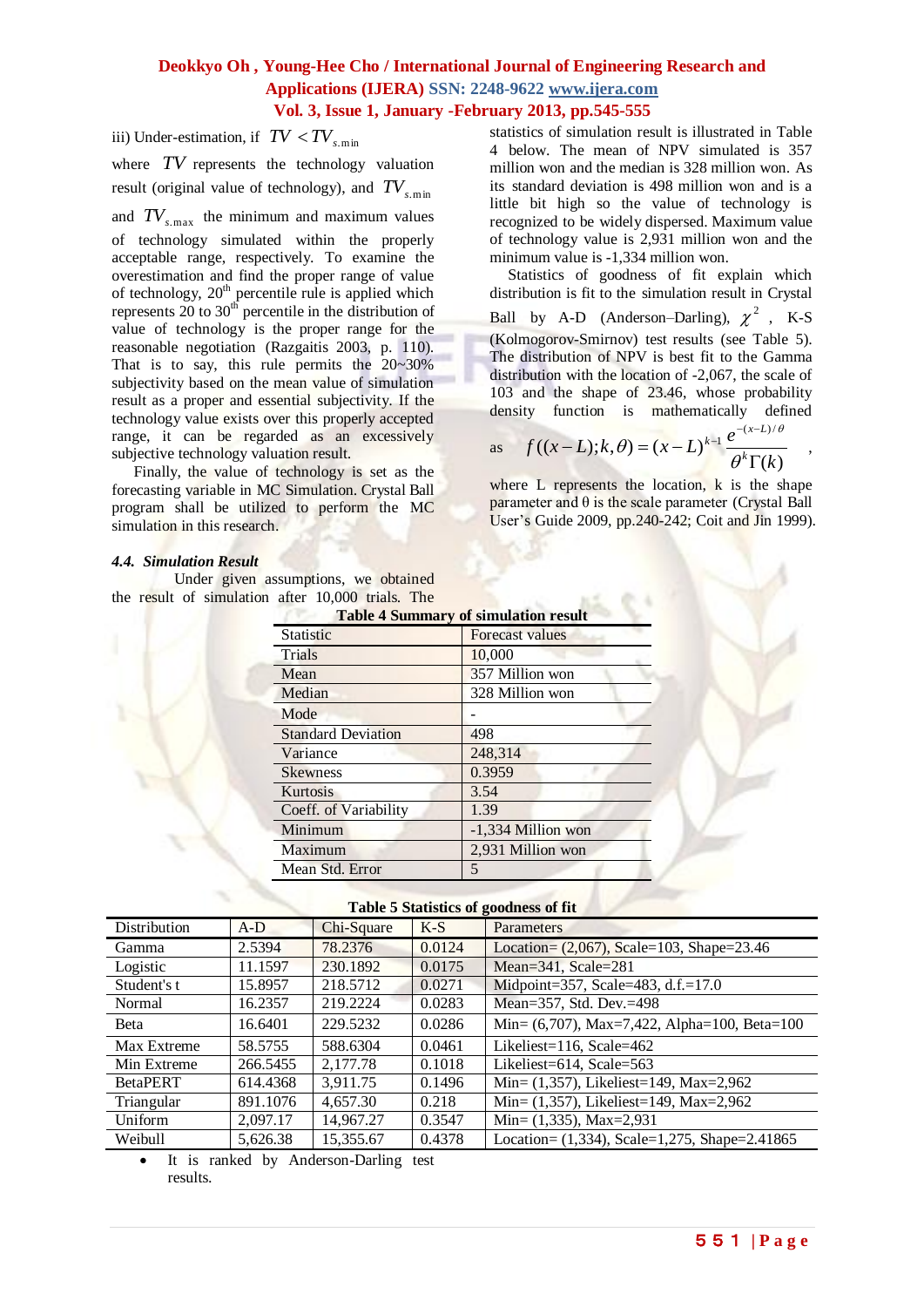As an analysis result, we obtained the chart of distribution of NPV, forecasting variable in this simulation, under the given assumptions and Figure 6 below depicts the distribution of value of technology which is best fit to the gamma distribution graphically. The probability of lower technology value than the valuation result can be shown by moving the arrows located in the bottom

of the picture. Figure 7 shows the probability to have the lower value of technology than the valuation result, 96.52%. This means the probability of higher value of technology than 1,328 million won is just 3.48%. It shows that the valuation was performed optimistically and overestimated.





### **Figure 6 Distribution of value of technology**



exponentially. As the technology value is about 1.3 billion won, beyond the upper limit of proper range, 755 million won, we can say that the technology valuation is over estimated.

Table 6 depicts the percentile of forecasting variable, the value of technology. Under Razgaitis' suggestion, the proper range of value of technology, 20 to  $30<sup>th</sup>$  percentile, is 583~755 million won for this technology. Figure 8 depicts the location of this feasible range of value of technology. It is located in near the mean value because the mean has the highest probability and as the value goes far from the mean the probability is lowered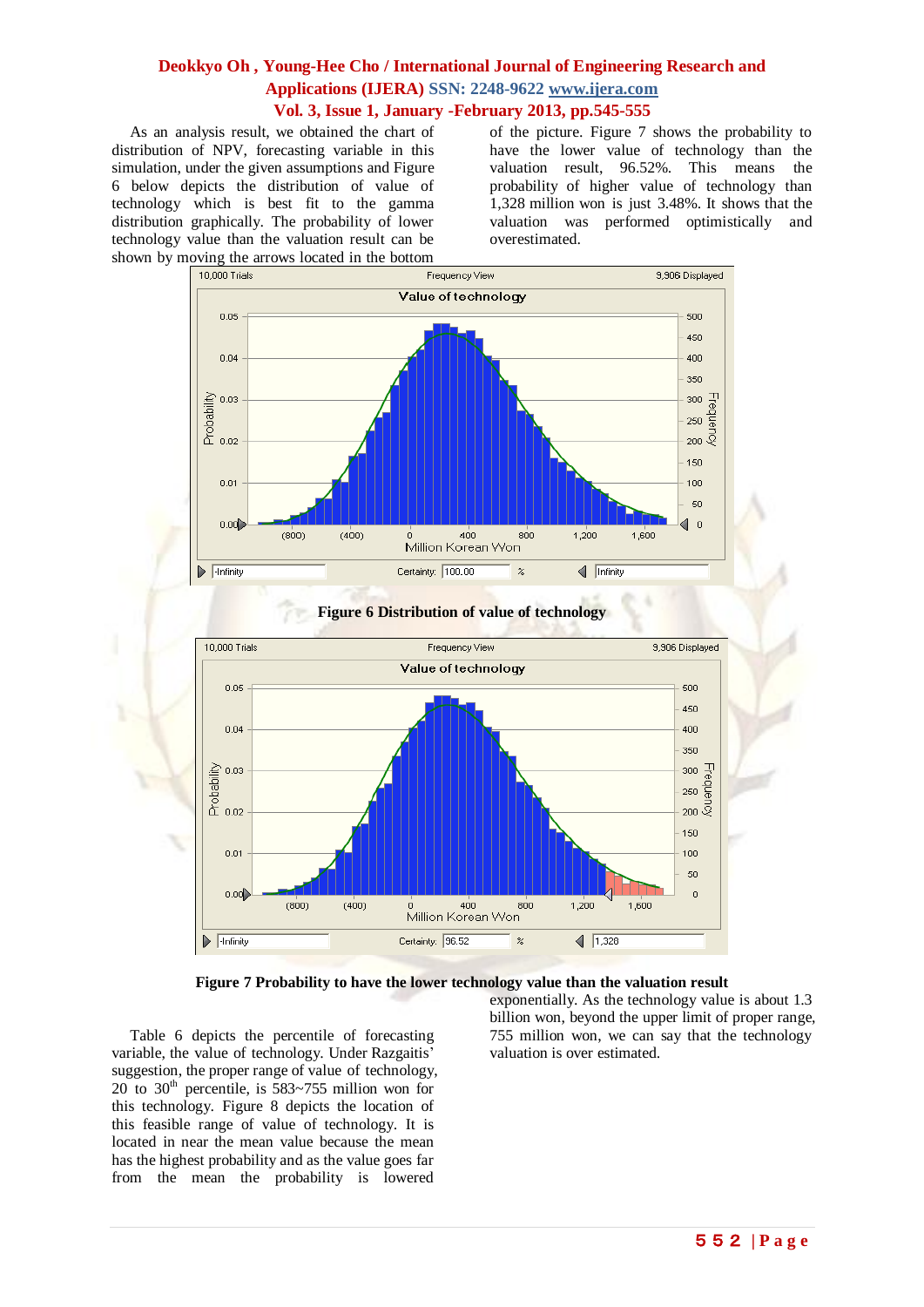





Finally, the sensitivity analysis is performed for this simulation. We shall choose the contribution to variance view which illustrates the effects of all assumptive distributions on the value of technology are ranked from the largest contribution to technology value uncertainty (variance) to the least and the five percentage rule shall be applied in determining the contribution of variables on forecasting variable that all assumptions that contribute less than five percentage of the uncertainty can be ignored (Razgaitis 2003, pp. 120-121). As shown in Figure 9, all variables exhibited have the contribution of over 5% of the variance to the value of technology. Growth rate of revenue has the positive effect on the value of technology, while cost of sales has the negative effect (refer to Figure 9). The cost of sales in  $(T+5)$ year is significantly the most important factor, which shows that the horizon value is much greater than the sum of present values, and the growth rate of revenue in (T+2) year is the second most important factor. The third most important factor is the growth rate of revenue in  $(T+5)$  year.



| Label           | Content                                 |
|-----------------|-----------------------------------------|
| C <sub>3</sub>  | Growth rat e of revenue in $(t+2)$ year |
| D <sub>3</sub>  | Growth rat e of revenue in $(t+3)$ year |
| $\overline{D5}$ | Cost of sales in $(t+3)$ year           |
| E5              | Cost of sales in $(t+4)$ year           |
| $\overline{F3}$ | Growth rat e of revenue in $(t+2)$ year |
| F <sub>5</sub>  | Cost of sales in $(t+5)$ year           |

**Figure 9 Sensitivity analysis result**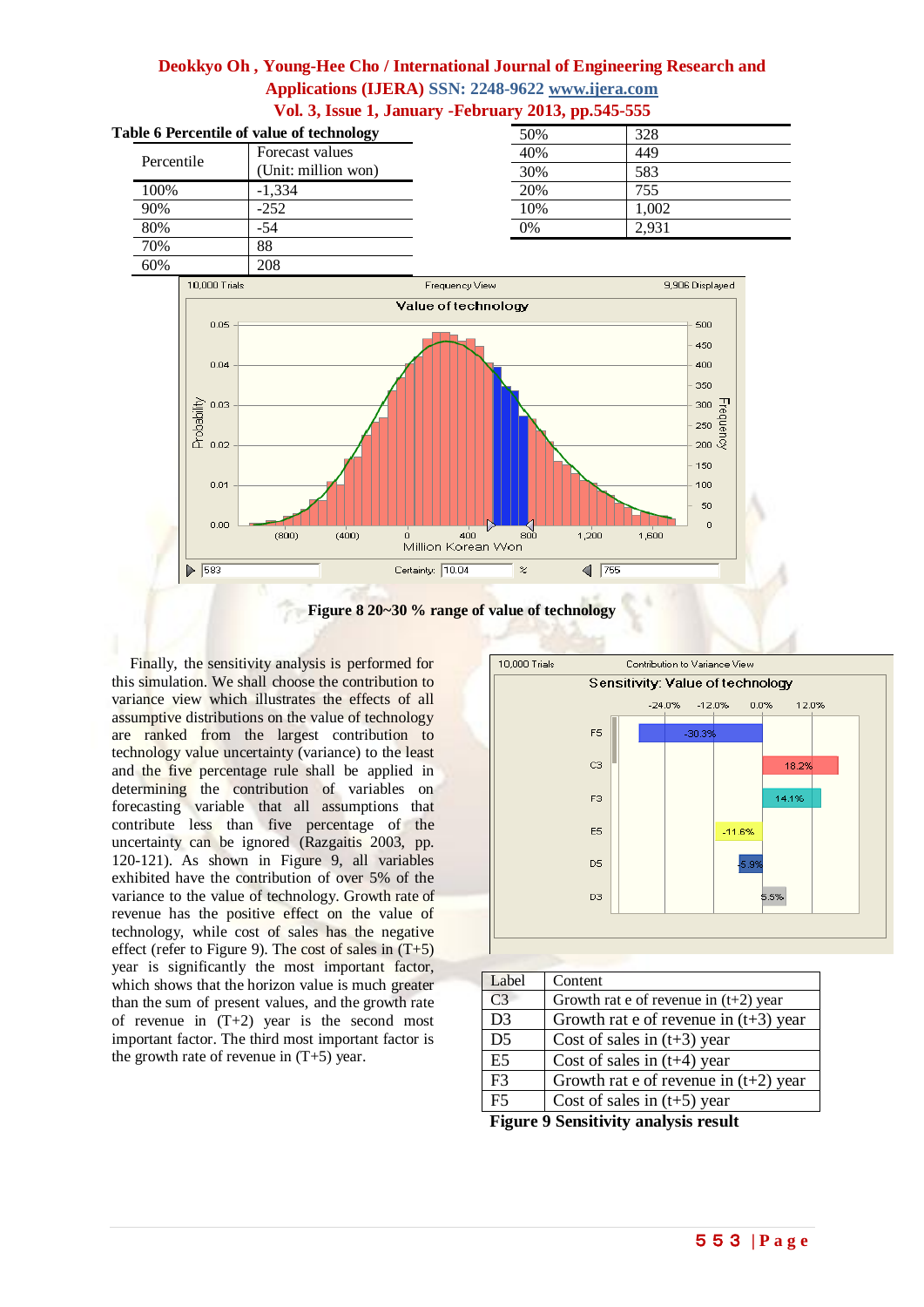# **5. CONCLUSIONS**

We performed the MC simulation for the valuation for a specific small-sized firm. Throughout the simulation, we could find out the likelihood of value of technology under given distributions (assumptions), estimate the proper range of value of technology with the  $20<sup>th</sup>$  percentile rule of Razgaitis (2003, p.110), and decide if the valuation result is properly estimated or not.

MC simulation can effectively reduce the subjectivity in the technology valuation by utilizing the fair data such as the FSA data from the BOK. Modelers should be aware of the importance of fair data. Fair data can validate the valuation data reducing the subjectivity. As the third-party technology valuation is required the fairness enough to be perceived commonly in the society, especially in Korea (Hwang 2000, p. 7), to be sure, the MC simulation with the fair data can satisfy this requirement.

As MC simulation can help valuation more persuasive thus, it is thought to be applied to other valuation approaches: cost and market approaches. For the market approach, it can be utilized in estimating the similarity based on the probability. The representative similar technology or company is chosen to compare, then how much a technology is similar with the representative should be estimated expressed as a probability. Finally, the value of technology is calculated by multiplying the market value and the similarity level. For the cost approach, it can be applied in estimating the depreciation factor, replacement cost, and reproduction cost. Replacement and reproduction cost may vary with the manufacturers so there must exist deviations. With the shapes of deviations, we can implement the MC simulation to obtain the distribution of outputs.

For further research, it still needs the reconsideration of  $20<sup>th</sup>$  percentile rule. This rule can be different by regions as people, society and its atmosphere, and environment which affect the technology value are different. In addition, reflection of economic trend can be considered as it is not considered as a parameter in this research. Calculating and estimating the neutral growth rate of revenue in the MC simulation by subtracting the growth rate of revenue from that of gross

domestic product and can make valuation more feasible.

## **REFERENCES**

- 1. Baek, D., Sul, W., Hong, K. and Kim,H. (2007). A technology valuation model to support technology transfer negotiations. *R&D Management,* 37(2), 123-138.
- 2. Boer, F. Peter (1999). *The valuation of technology: Business and financial issues in R&D.* NJ: John Wiley&Sons.
- 3.  $(2000)$ . Valuation of technology using real options. *Research Technology Management,* 43(4), 26-30.
- 4. Bowman, E. H. & Hurry, D. (1993). Strategy through the option lens: an integrated view of resource investments and the incremental-choice process. *Academy of Management Review,* 18(4), 760~782.
- 5. Bullard, C. W. and Sebald, A. V. (1988). Monte Carlo analysis of input-output models. *The review of Economics and Statistics,* 70(4), 708-712.
- 6. Camm, J. D., and Evans, J. R. (1999). *Management science & decision technology.* OH: South western college publishing.
- 7. Cha, S. (2009). Technology Valuation. *News & Information for chemical engineers,* 27(4), 459-461.
- 8. Chib, S. and Greenberg, E. (1996). Markov Chain Monte Carlo Simulation Methods in Econometrics. *Econometric Theory,* 12(3), 409-431.
- 9. Coit, D. W. and Jin,T. (2000). Gamma distribution parameter estimation for field reliability data with missing failure times. *IIE Transactions,* 32, 1161-1166.
- 10. Copeland, T., Koller, T and Murrin, J. (2002). Corporate valuation. 2<sup>nd</sup> edition, NJ: John Wiley&Sons.
- 11. Eichner, T., Gemünden, H. G., and Kautzsch,T. (2007). What is technology worth? A real options case study on technology carve-out venture valuation. *Journal of investing (Fall)*, 96-103.
- 12. Faulkner, T. W. (1996). Applying 'Option Thinking' to R&D valuation. *Research Technology Management,* 39(3), 50-56.
- 13. Geyer C. J. (1992). Practical Markov Monte Carlo. *Statistical Science,* 7(4), 473-483.
- 14. Hanke, J. E., and Wichern, Dean W. (2003). *Business forecasting*. 8<sup>th</sup> edition, NJ: Prentice Hall.
- 15. Herbohn, J. and Harrison, S. (2005). Introduction to discount cash flow analysis and financial functions in Excel.